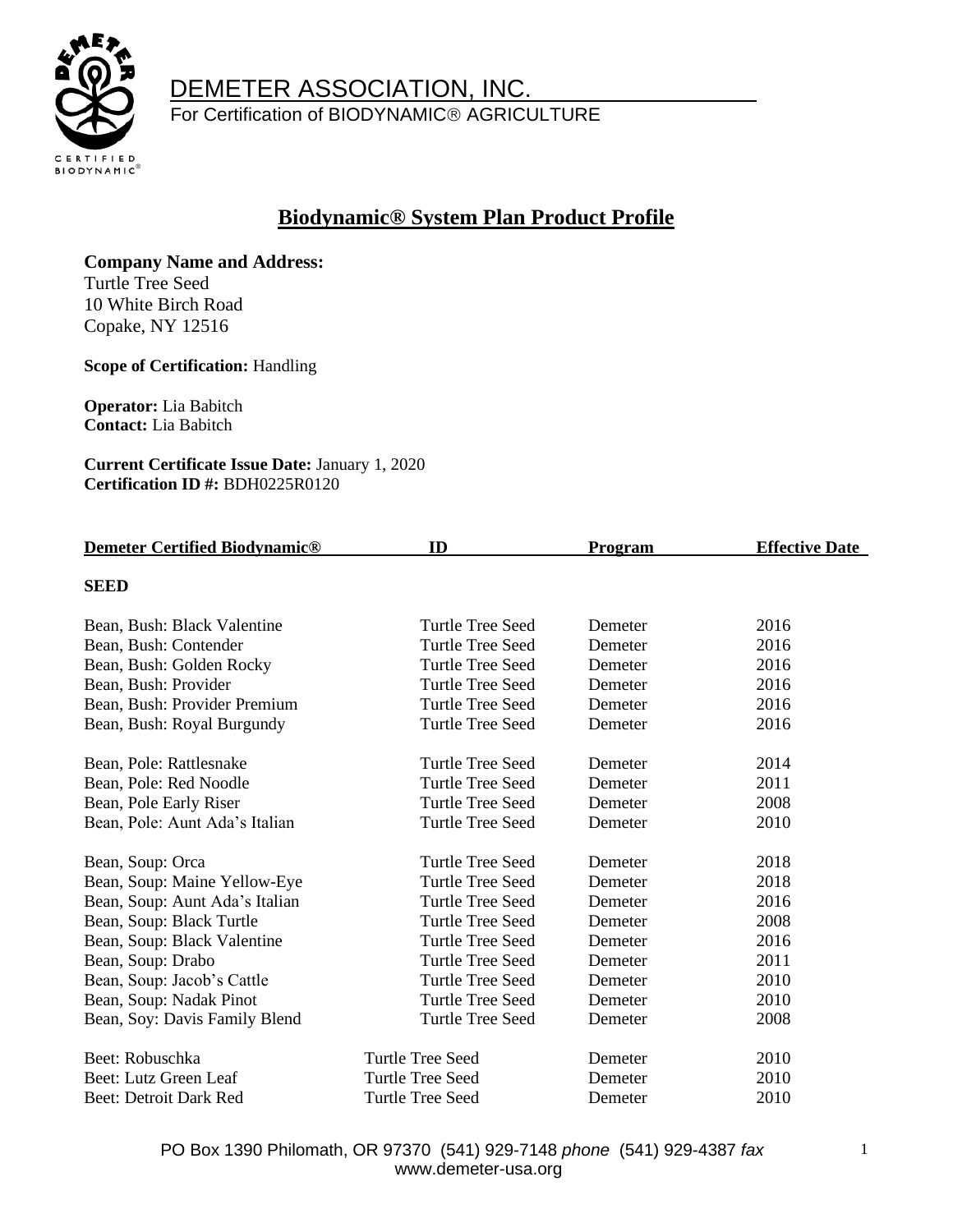

| <b>Beet: Three Root Grex</b>           | <b>Turtle Tree Seed</b> | Demeter | 2016 |
|----------------------------------------|-------------------------|---------|------|
| Beet: Feuer Kugel                      | <b>Turtle Tree Seed</b> | Demeter | 2008 |
| Beet: Fodder Beet,                     |                         |         |      |
| Mammoth Long Red Mangel                | Turtle Tree Seed        | Demeter | 2016 |
|                                        |                         |         |      |
| Burdock: Takinogawa Long               | <b>Turtle Tree Seed</b> | Demeter | 2016 |
|                                        |                         |         |      |
| Broccoli: Umpqa                        | <b>Turtle Tree Seed</b> | Demeter | 2008 |
| Broccoli: Piracicaba                   | <b>Turtle Tree Seed</b> | Demeter | 2008 |
|                                        |                         |         |      |
| <b>Brussels Sprouts: Idemar</b>        | <b>Turtle Tree Seed</b> | Demeter | 2020 |
| Cabbage: Amarant                       | <b>Turtle Tree Seed</b> | Demeter | 2010 |
| Cabbage: Filderkraut                   | <b>Turtle Tree Seed</b> | Demeter | 2011 |
| Cabbage: Heike-Marie's Improved        | <b>Turtle Tree Seed</b> | Demeter | 2016 |
| Cabbage: Early Bird Cabbage            | <b>Turtle Tree Seed</b> | Demeter | 2010 |
| Cabbage: Dottenfelder Storage          | <b>Turtle Tree Seed</b> | Demeter | 2010 |
| Cabbage: European Storage              | <b>Turtle Tree Seed</b> | Demeter | 2010 |
| Cabbage: Holsteiner Platter            | <b>Turtle Tree Seed</b> | Demeter | 2010 |
| Cabbage: Rodynda                       | <b>Turtle Tree Seed</b> | Demeter | 2010 |
| Cabbage: Winterfrust, Savoy            | <b>Turtle Tree Seed</b> | Demeter | 2010 |
|                                        |                         |         |      |
| Chinese Cabbage: Granat                | <b>Turtle Tree Seed</b> | Demeter | 2010 |
| Chinese Cabbage: Nozaki Early          | <b>Turtle Tree Seed</b> | Demeter | 2010 |
| Chinese Cabbage: Houshu                | <b>Turtle Tree Seed</b> | Demeter | 2010 |
|                                        |                         |         |      |
| Carrot: Rolanka                        | <b>Turtle Tree Seed</b> | Demeter | 2011 |
| Carrot: Minicor                        | <b>Turtle Tree Seed</b> | Demeter | 2010 |
| <b>Carrot: Early Milan Nantes</b>      | <b>Turtle Tree Seed</b> | Demeter | 2010 |
| Carrot: Rodelika                       | <b>Turtle Tree Seed</b> | Demeter | 2010 |
| <b>Carrot: Scarlet Nantes Improved</b> | <b>Turtle Tree Seed</b> | Demeter | 2010 |
| Carrot: Yellowstone                    | <b>Turtle Tree Seed</b> | Demeter | 2010 |
| Cauliflower: Overwintering,            |                         |         |      |
| <b>Spring Snow</b>                     | <b>Turtle Tree Seed</b> | Demeter | 2010 |
| Cauliflower: Nekar Pearl               | <b>Turtle Tree Seed</b> | Demeter | 2020 |
|                                        |                         |         |      |
| Celery: Ventura                        | <b>Turtle Tree Seed</b> | Demeter | 2010 |
|                                        |                         |         |      |
| Celeriac: Brilliant                    | <b>Turtle Tree Seed</b> | Demeter | 2010 |
| Celeriac: Monarch                      | <b>Turtle Tree Seed</b> | Demeter | 2010 |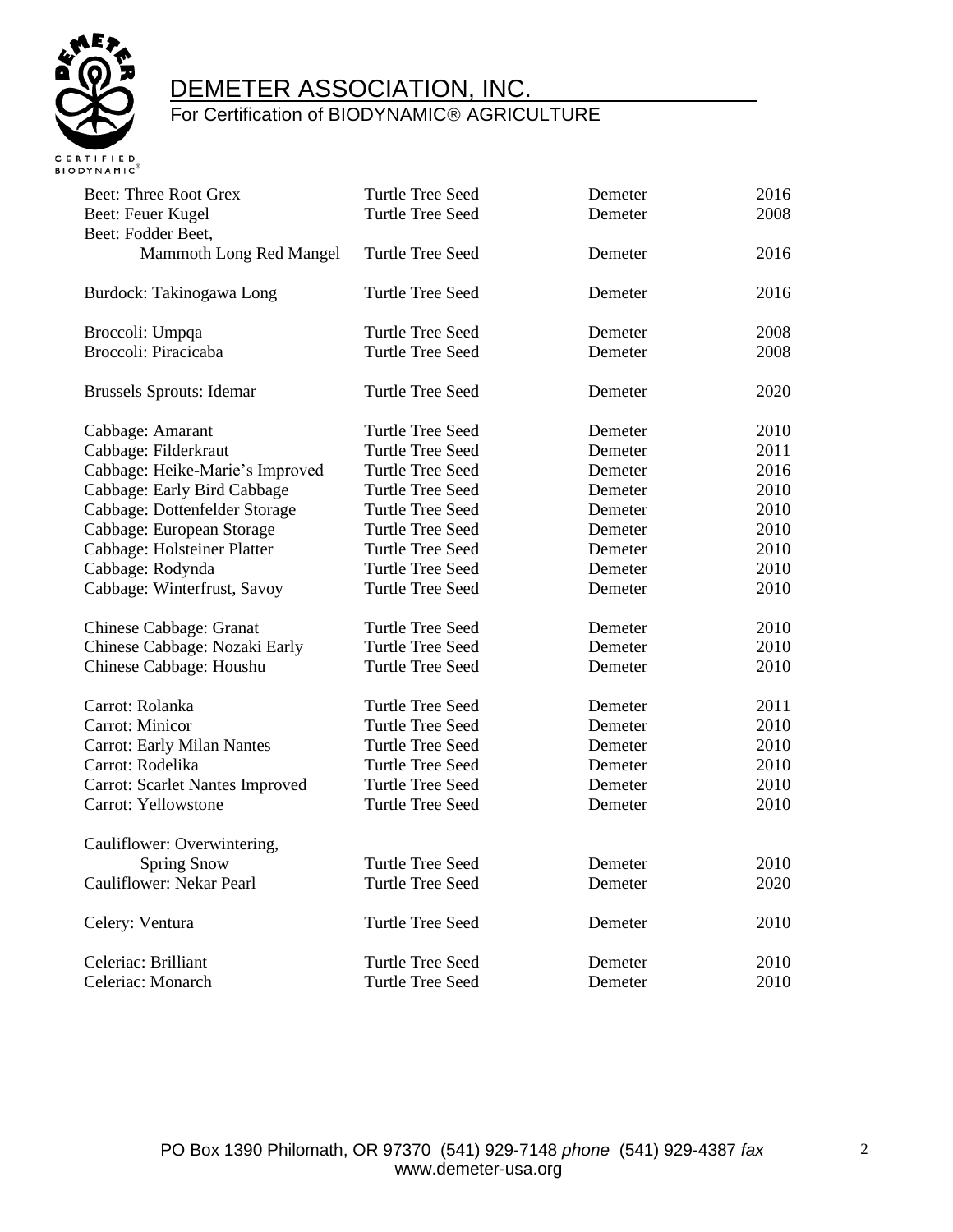

| Corn, Sweet: Damaun Super Sweet           | <b>Turtle Tree Seed</b> | Demeter | 2020 |
|-------------------------------------------|-------------------------|---------|------|
| Corn, Sweet: Ashworth                     | <b>Turtle Tree Seed</b> | Demeter | 2009 |
| Corn, Sweet: Harmony                      | <b>Turtle Tree Seed</b> | Demeter | 2016 |
| Corn, Sweet: Rose Potpourri               | Turtle Tree Seed        | Demeter | 2008 |
| Corn, Pop: Vermont Red Kernel             | Turtle Tree Seed        | Demeter | 2009 |
| Corn, Pop: Glass Gem                      |                         |         |      |
| Corn, Flour: Hopi Blue                    | <b>Turtle Tree Seed</b> | Demeter | 2010 |
| Cucumber: Persian                         | <b>Turtle Tree Seed</b> | Demeter | 2010 |
| <b>Cucumber: Boston Pickler</b>           | <b>Turtle Tree Seed</b> | Demeter | 2008 |
| Cucumber: Marketmore 76                   | <b>Turtle Tree Seed</b> | Demeter | 2010 |
| Cucumber: Marketmore 86                   | Turtle Tree Seed        | Demeter | 2010 |
| Cucumber: Slicing 97                      | <b>Turtle Tree Seed</b> | Demeter | 2010 |
| Cucumber: Boothby Blonde                  | <b>Turtle Tree Seed</b> | Demeter | 2010 |
| Cucumber: Shintokiwa                      | <b>Turtle Tree Seed</b> | Demeter | 2010 |
| Eggplant: Rosa Bianca                     | Turtle Tree Seed        | Demeter | 2010 |
| Eggplant: Violetta Lunga                  | Turtle Tree Seed        | Demeter | 2010 |
| <b>Eggplant: Black Beauty</b>             | Turtle Tree Seed        | Demeter | 2014 |
| <b>Eggplant: Ping Tung Long</b>           | Turtle Tree Seed        | Demeter | 2010 |
| Endive: Etardo Belgian Endive             | Turtle Tree Seed        | Demeter | 2020 |
| <b>Endive: Emerald Escarole</b>           | Turtle Tree Seed        | Demeter | 2016 |
| <b>Endive: Treffine Maraichere Frisee</b> | <b>Turtle Tree Seed</b> | Demeter | 2010 |
| Chicory: Zuckerhut                        | Turtle Tree Seed        | Demeter | 2014 |
| Chicory: Ascolana                         | <b>Turtle Tree Seed</b> | Demeter | 2018 |
| Fennel, Bulbing: Perfektion               | Turtle Tree Seed        | Demeter | 2009 |
| Fennel, Bulbing: Zefa Fino                | Turtle Tree Seed        | Demeter | 2010 |
| Greens: Garden (Upland) Cress             | Turtle Tree Seed        | Demeter | 2011 |
| Greens: Karate Cabbage                    | <b>Turtle Tree Seed</b> | Demeter | 2016 |
| Greens: Miner's Lettuce                   | Turtle Tree Seed        | Demeter | 2008 |
| Greens: Corn Salad                        | Turtle Tree Seed        | Demeter | 2016 |
| Greens: Corn Salad, New York Hardy        | Turtle Tree Seed        | Demeter | 2010 |
| Greens: Arugula                           | Turtle Tree Seed        | Demeter | 2008 |
| Greens: Pepper Cress                      | Turtle Tree Seed        | Demeter | 2009 |
| Greens: Sorrel                            | <b>Turtle Tree Seed</b> | Demeter | 2011 |
| Greens, Asian: Ruby Streaks               | Turtle Tree Seed        | Demeter | 2016 |
| Greens, Asian: Yukina Savory              | Turtle Tree Seed        | Demeter | 2016 |
| Greens, Asian: Komatsuna                  | Turtle Tree Seed        | Demeter | 2010 |
| Greens, Asian: Kyona Mizuna               | Turtle Tree Seed        | Demeter | 2010 |
| Greens, Asian: Mustard, Giant Red         | <b>Turtle Tree Seed</b> | Demeter | 2016 |
| Greens, Asian: Asian Green Mix            | Turtle Tree Seed        | Demeter | 2010 |
| Greens, Asian: Tat Soi                    | Turtle Tree Seed        | Demeter | 2010 |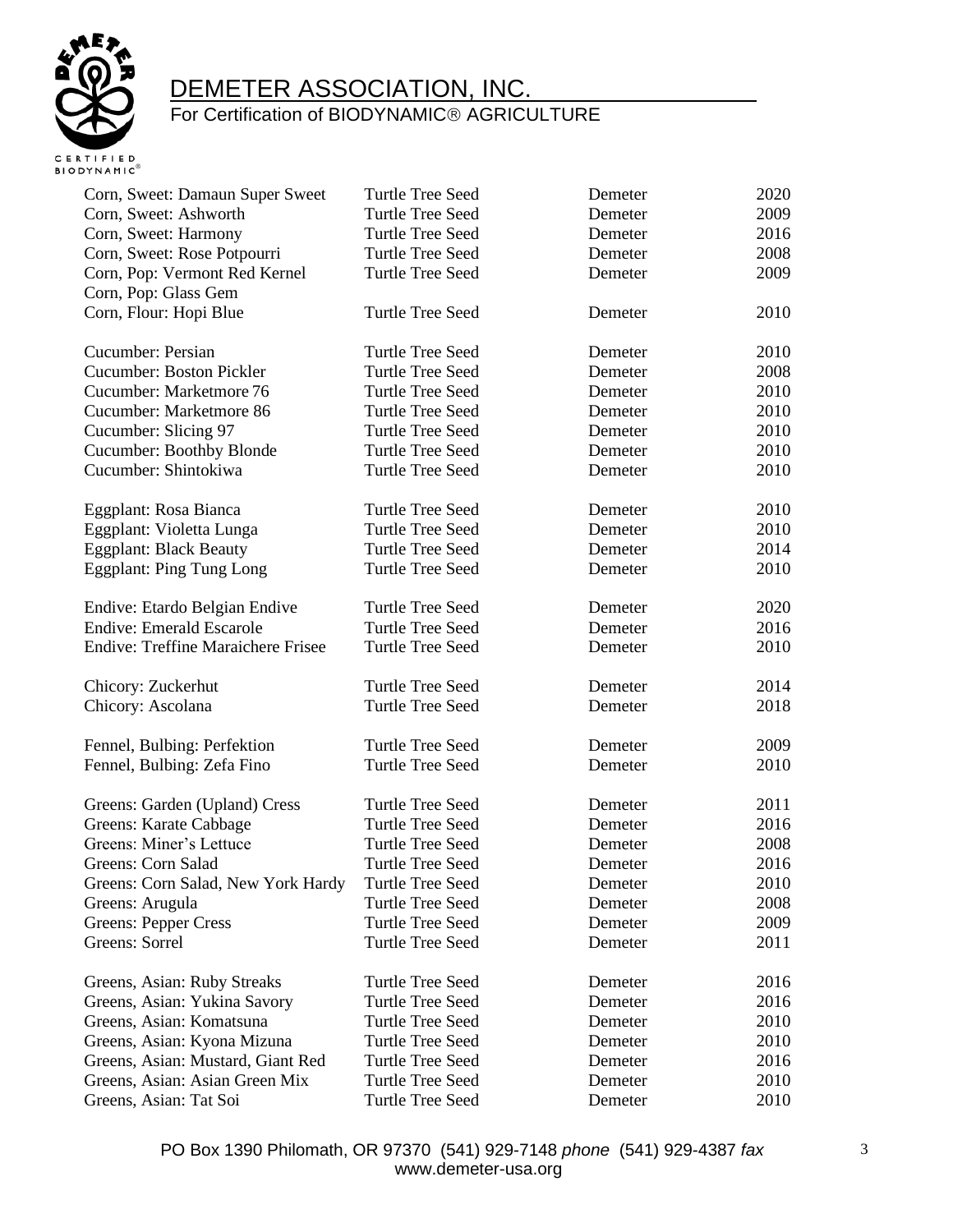

| Greens, Asian: Pac Choi,           |                         |         |      |
|------------------------------------|-------------------------|---------|------|
| <b>Dwarf Ching Chiang</b>          | Turtle Tree Seed        | Demeter | 2010 |
| Greens, Asian: Pac Choi, Prize     | Turtle Tree Seed        | Demeter | 2010 |
| Greens, Asian: Hon Tsai Tai        | Turtle Tree Seed        | Demeter | 2018 |
| Kale: Delaway                      | Turtle Tree Seed        | Demeter | 2010 |
| Kale: Ruffles Kale                 | Turtle Tree Seed        | Demeter | 2010 |
| Kale: Judy's Kale                  | Turtle Tree Seed        | Demeter | 2010 |
| Kale: Red Russian Kale             | Turtle Tree Seed        | Demeter | 2010 |
| Kale: Lacinato Kale                | Turtle Tree Seed        | Demeter | 2009 |
| <b>Collards: Champion Collards</b> | Turtle Tree Seed        | Demeter | 2016 |
| Kohlrabi: Lanro                    | Turtle Tree Seed        | Demeter | 2010 |
| Kohlrabi: Azure Star               | <b>Turtle Tree Seed</b> | Demeter | 2010 |
| Kohlrabi: Superschmelz             | <b>Turtle Tree Seed</b> | Demeter | 2010 |
| Leeks: Musselburgh                 | <b>Turtle Tree Seed</b> | Demeter | 2010 |
| Leeks: King Richard                | <b>Turtle Tree Seed</b> | Demeter | 2008 |
| Leeks: Long Fall                   | Turtle Tree Seed        | Demeter | 2010 |
| Leeks: Ifra                        | Turtle Tree Seed        | Demeter | 2010 |
| Leeks: Blau Gruener Winter         | <b>Turtle Tree Seed</b> | Demeter | 2010 |
| Lettuce, Batavian/French Crisp:    |                         |         |      |
| Victoria                           | <b>Turtle Tree Seed</b> | Demeter | 2008 |
| <b>Winter Density</b>              | Turtle Tree Seed        | Demeter | 2008 |
| Green Ice                          | <b>Turtle Tree Seed</b> | Demeter | 2010 |
| Canasta                            | Turtle Tree Seed        | Demeter | 2008 |
| Slogun                             | <b>Turtle Tree Seed</b> | Demeter | 2010 |
| Lettuce, Butterhead/Bibb:          |                         |         |      |
| Akcel                              | <b>Turtle Tree Seed</b> | Demeter | 2010 |
| May Queen                          | <b>Turtle Tree Seed</b> | Demeter | 2016 |
| Ermosa                             | <b>Turtle Tree Seed</b> | Demeter | 2010 |
| Mikola                             | <b>Turtle Tree Seed</b> | Demeter | 2010 |
| Nancy                              | <b>Turtle Tree Seed</b> | Demeter | 2008 |
| North Pole                         | Turtle Tree Seed        | Demeter | 2008 |
| <b>Marvel of Four Seasons</b>      | Turtle Tree Seed        | Demeter | 2008 |
| Speckled Amish Butterhead          | <b>Turtle Tree Seed</b> | Demeter | 2008 |
| Lettuce, Iceberg: Summertime:      | <b>Turtle Tree Seed</b> | Demeter | 2008 |
| Lettuce, Loose Leaf:               |                         |         |      |
| Waldman's                          | <b>Turtle Tree Seed</b> | Demeter | 2010 |
| New Red Fire                       | <b>Turtle Tree Seed</b> | Demeter | 2008 |
| Merlot                             | <b>Turtle Tree Seed</b> | Demeter | 2010 |
| <b>Red Tinged Winter</b>           | Turtle Tree Seed        | Demeter | 2008 |
| Lettuce, Oak Leaf:                 |                         |         |      |
| Lingue De Canarino                 | Turtle Tree Seed        | Demeter | 2010 |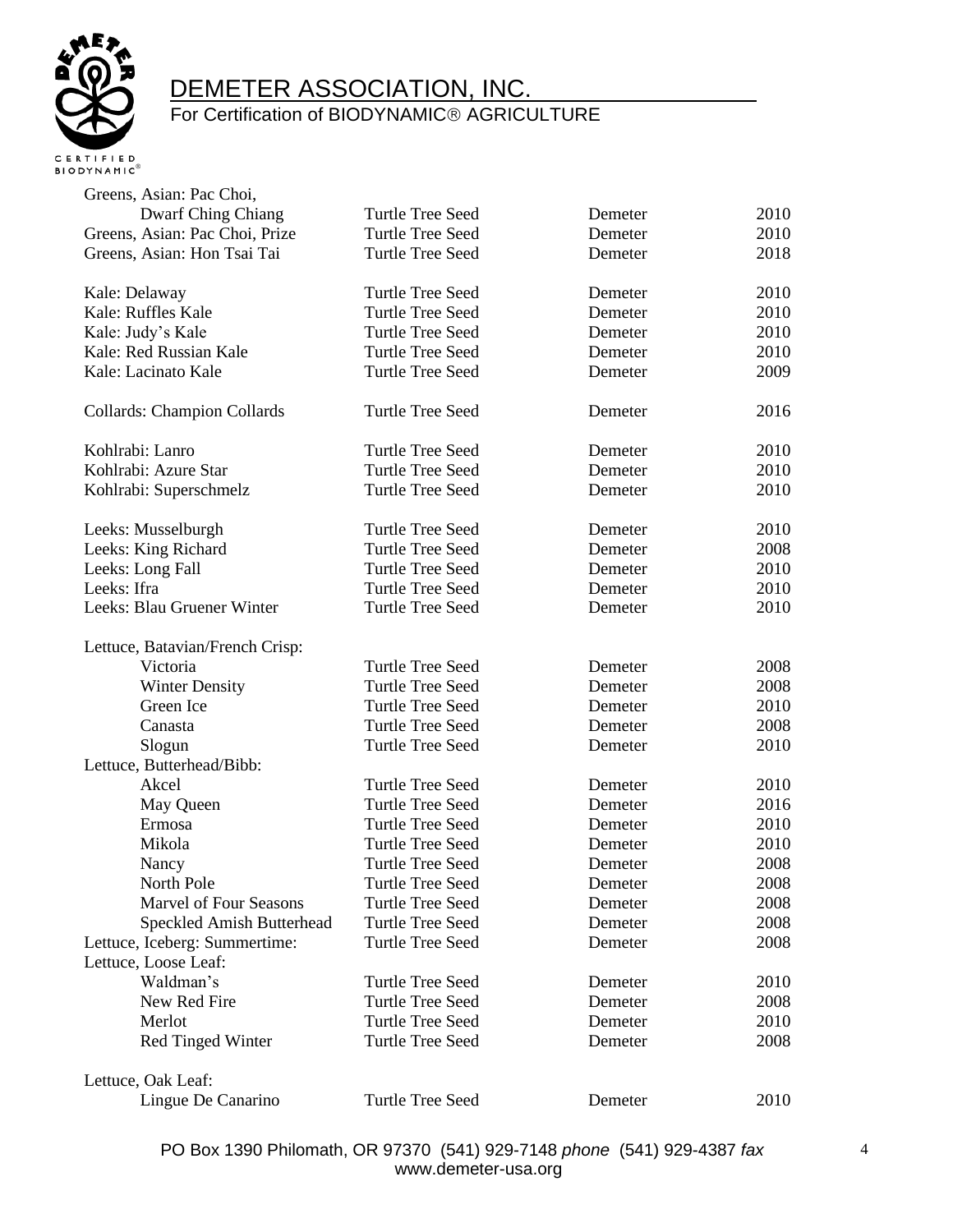

| Year Round Bronze Oak                  | Turtle Tree Seed        | Demeter | 2010 |
|----------------------------------------|-------------------------|---------|------|
| <b>Austrian Frilly Green Leaf</b>      | <b>Turtle Tree Seed</b> | Demeter | 2008 |
| <b>Blushed Butter Oaks</b>             | Turtle Tree Seed        | Demeter | 2008 |
| Cocarde                                | Turtle Tree Seed        | Demeter | 2008 |
| Fire Mountain                          | Turtle Tree Seed        | Demeter | 2010 |
| Lettuce, Romaine:                      |                         |         |      |
| Rouge D'Hiver                          | Turtle Tree Seed        | Demeter | 2014 |
| Jericho                                | <b>Turtle Tree Seed</b> | Demeter | 2009 |
| Kalura                                 | <b>Turtle Tree Seed</b> | Demeter | 2010 |
| Cimmaron                               | <b>Turtle Tree Seed</b> | Demeter | 2010 |
| Ruben's Red                            | Turtle Tree Seed        | Demeter | 2010 |
| Forellenschluss                        | <b>Turtle Tree Seed</b> | Demeter | 2008 |
| Lettuce, Unique Types:                 |                         |         |      |
| Anuenue                                | Turtle Tree Seed        | Demeter | 2010 |
| <b>Bronze Rodan</b>                    | Turtle Tree Seed        | Demeter | 2011 |
| Deer Tongue, Green                     | Turtle Tree Seed        | Demeter | 2010 |
| Cracoviensis                           | Turtle Tree Seed        | Demeter | 2009 |
| Lettuce, Lettuce Mixes:                |                         |         |      |
| Lettuce Mix Of Turtle Tree             |                         |         |      |
| Favorites                              | <b>Turtle Tree Seed</b> | Demeter | 2010 |
| <b>Turtle Tree Reds</b>                | Turtle Tree Seed        | Demeter | 2016 |
|                                        |                         |         |      |
| Melon: Golden Gopher                   | Turtle Tree Seed        | Demeter | 2008 |
| Melon: Charantais                      | Turtle Tree Seed        | Demeter | 2010 |
| Melon: Minnesota Midget                | Turtle Tree Seed        | Demeter | 2010 |
| Melon: Delicious 51 PMR                | Turtle Tree Seed        | Demeter | 2008 |
| Melon: Sharlyn                         | <b>Turtle Tree Seed</b> | Demeter | 2010 |
| Melon: Bella Dulce Crenshaw            | <b>Turtle Tree Seed</b> | Demeter | 2008 |
|                                        |                         |         |      |
| Okra: Burgundy                         | <b>Turtle Tree Seed</b> | Demeter | 2016 |
| <b>Okra: Clemson Spineless</b>         | Turtle Tree Seed        | Demeter | 2010 |
|                                        |                         |         |      |
| <b>Onions: Red Sunset</b>              | Turtle Tree Seed        | Demeter | 2020 |
| Onions: Rossa Di Milano                | Turtle Tree Seed        | Demeter | 2011 |
| <b>Onions: New York Early</b>          | Turtle Tree Seed        | Demeter | 2011 |
| <b>Onions: Clear Dawn</b>              | Turtle Tree Seed        | Demeter | 2009 |
| Onions: Bennie's Red                   | <b>Turtle Tree Seed</b> | Demeter | 2008 |
| Onions: Ailsa Craig                    | <b>Turtle Tree Seed</b> | Demeter | 2010 |
| Onions: Valencia                       | Turtle Tree Seed        | Demeter | 2010 |
| <b>Onions: Giant Zittau</b>            | Turtle Tree Seed        | Demeter | 2010 |
|                                        |                         |         |      |
| <b>Scallions: White Spear Bunching</b> | Turtle Tree Seed        | Demeter | 2010 |
| Scallions: Evergreen Hardy Bunching    | Turtle Tree Seed        | Demeter | 2009 |
| Scallions: Ishikura                    | Turtle Tree Seed        | Demeter | 2018 |
|                                        |                         |         |      |
| Parsley: Giant Italian Plain Leaf      | Turtle Tree Seed        | Demeter | 2010 |
| Parsley: Moss Curled, Forest Green     | Turtle Tree Seed        | Demeter | 2010 |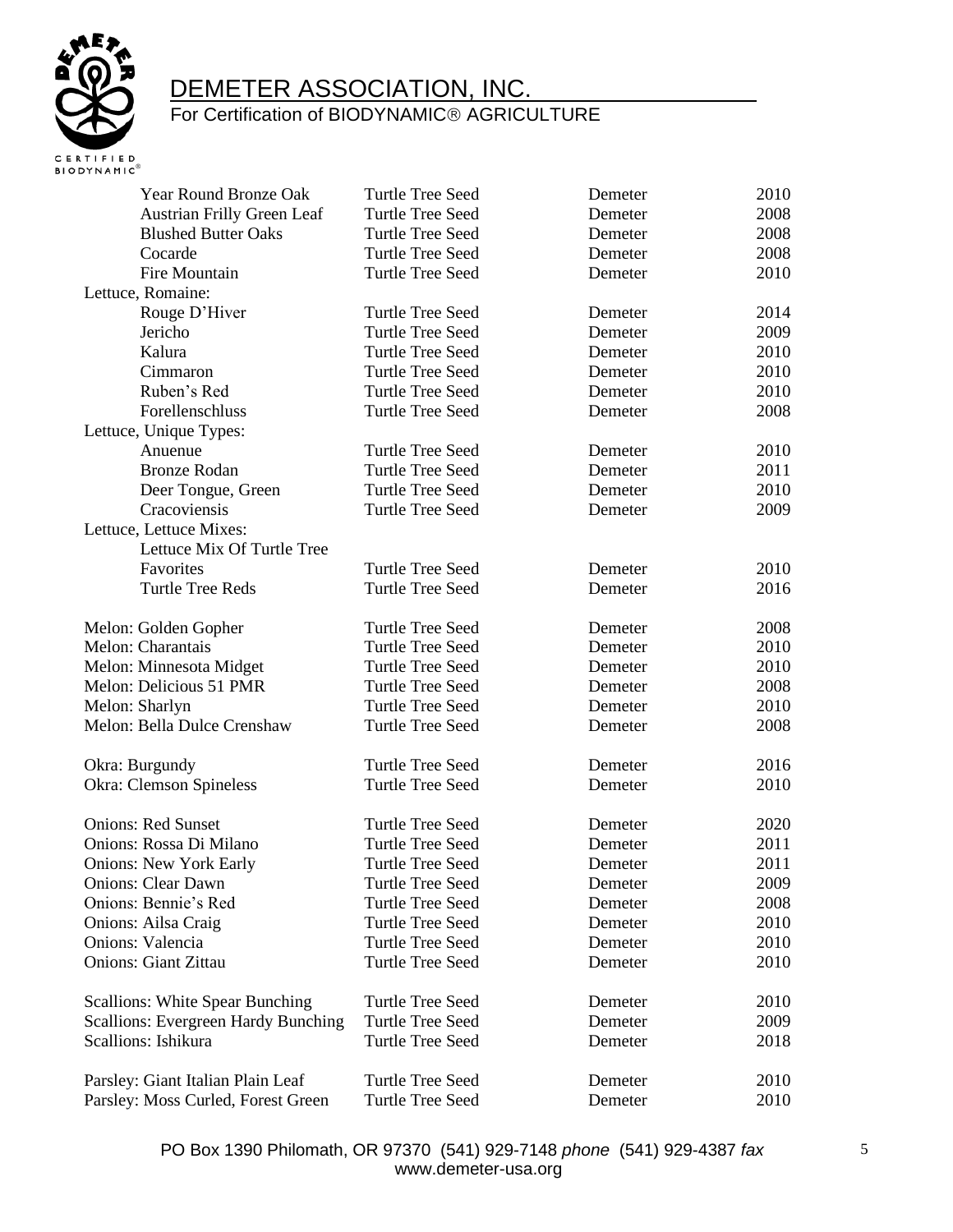

| Parsnips: Turga                      | Turtle Tree Seed        | Demeter | 2009 |
|--------------------------------------|-------------------------|---------|------|
| Parsnips: Cobham Improved Marrow     | Turtle Tree Seed        | Demeter | 2009 |
|                                      |                         |         |      |
| Peas, Shell: Coral                   | Turtle Tree Seed        | Demeter | 2009 |
| Peas, Shell: Mayfair                 | Turtle Tree Seed        | Demeter | 2009 |
| Peas, Snap: Sugar Lode               | Turtle Tree Seed        | Demeter | 2007 |
| Peas, Snap: Cascadia                 | Turtle Tree Seed        | Demeter | 2007 |
| Peas, Snow: Oregon Giant             | Turtle Tree Seed        | Demeter | 2007 |
| Peas, Snow: Schweizer Riesen         | Turtle Tree Seed        | Demeter | 2011 |
|                                      |                         |         |      |
| Peppers, Sweet: Jimmy Nardello       | Turtle Tree Seed        | Demeter | 2008 |
| Peppers, Sweet: Orange Bell          | Turtle Tree Seed        | Demeter | 2011 |
| Peppers, Sweet: Purple Beauty        | Turtle Tree Seed        | Demeter | 2010 |
| Peppers, Sweet: Early Red Sweet      | Turtle Tree Seed        | Demeter | 2010 |
| Peppers, Sweet: King of the North    | Turtle Tree Seed        | Demeter | 2008 |
| Peppers, Sweet: California Wonder    | Turtle Tree Seed        | Demeter | 2011 |
| Peppers, Sweet: Antohi               | Turtle Tree Seed        | Demeter | 2009 |
| Peppers, Sweet: Lipstick             | Turtle Tree Seed        | Demeter | 2009 |
| Peppers, Sweet: Aconcagua            | <b>Turtle Tree Seed</b> | Demeter | 2016 |
| Peppers, Sweet:                      |                         |         |      |
| California Wonder Gold               | <b>Tuttle Tree Seed</b> | Demeter | 2016 |
| Peppers, Sweet: Sweet Paprika        | Turtle Tree Seed        | Demeter | 2016 |
| Peppers, Sweet: Sullivan's           |                         |         |      |
| Favorite Italian Frying              | Turtle Tree Seed        | Demeter | 2010 |
| Peppers, Hot: Chiltepe (Bird Pepper) | Turtle Tree Seed        | Demeter | 2018 |
| Pepper, Hot: Aji Crystal             | Turtle Tree Seed        | Demeter | 2014 |
|                                      | Turtle Tree Seed        | Demeter | 2014 |
| Pepper, Hot: Hot Pepper Lantern      |                         |         | 2016 |
| Pepper, Hot: Padron                  | <b>Turtle Tree Seed</b> | Demeter |      |
| Pepper, Hot: Early Jalapeno          | Turtle Tree Seed        | Demeter | 2010 |
| Pepper, Hot: Cayenne                 | Turtle Tree Seed        | Demeter | 2011 |
| Pepper, Hot: Bolivian Rainbow        | Turtle Tree Seed        | Demeter | 2011 |
| Pepper, Hot: Anaheim                 | Turtle Tree Seed        | Demeter | 2010 |
|                                      |                         |         |      |
| <b>Pumpkins: Young Beauty</b>        | Turtle Tree Seed        | Demeter | 2010 |
| Pumpkins: Baby Pam                   | Turtle Tree Seed        | Demeter | 2010 |
| Pumpkins: New England Pie            | <b>Turtle Tree Seed</b> | Demeter | 2016 |
|                                      |                         |         |      |
| Radishes: Sora                       | Turtle Tree Seed        | Demeter | 2010 |
| Radishes: French Breakfast Improved  | <b>Turtle Tree Seed</b> | Demeter | 2007 |
| Radishes: Purple Plum                | Turtle Tree Seed        | Demeter | 2010 |
| Radishes: Black Storage              | Turtle Tree Seed        | Demeter | 2008 |
| Spinach: Butterflay                  | Turtle Tree Seed        | Demeter | 2010 |
| Spinach: Gamma                       | Turtle Tree Seed        | Demeter | 2010 |
| Spinach: Matador                     | <b>Turtle Tree Seed</b> | Demeter | 2010 |
| Spinach: Steadfast                   | Turtle Tree Seed        | Demeter | 2007 |
|                                      | Turtle Tree Seed        |         | 2009 |
| Spinach: Winter Bloomsdale           |                         | Demeter |      |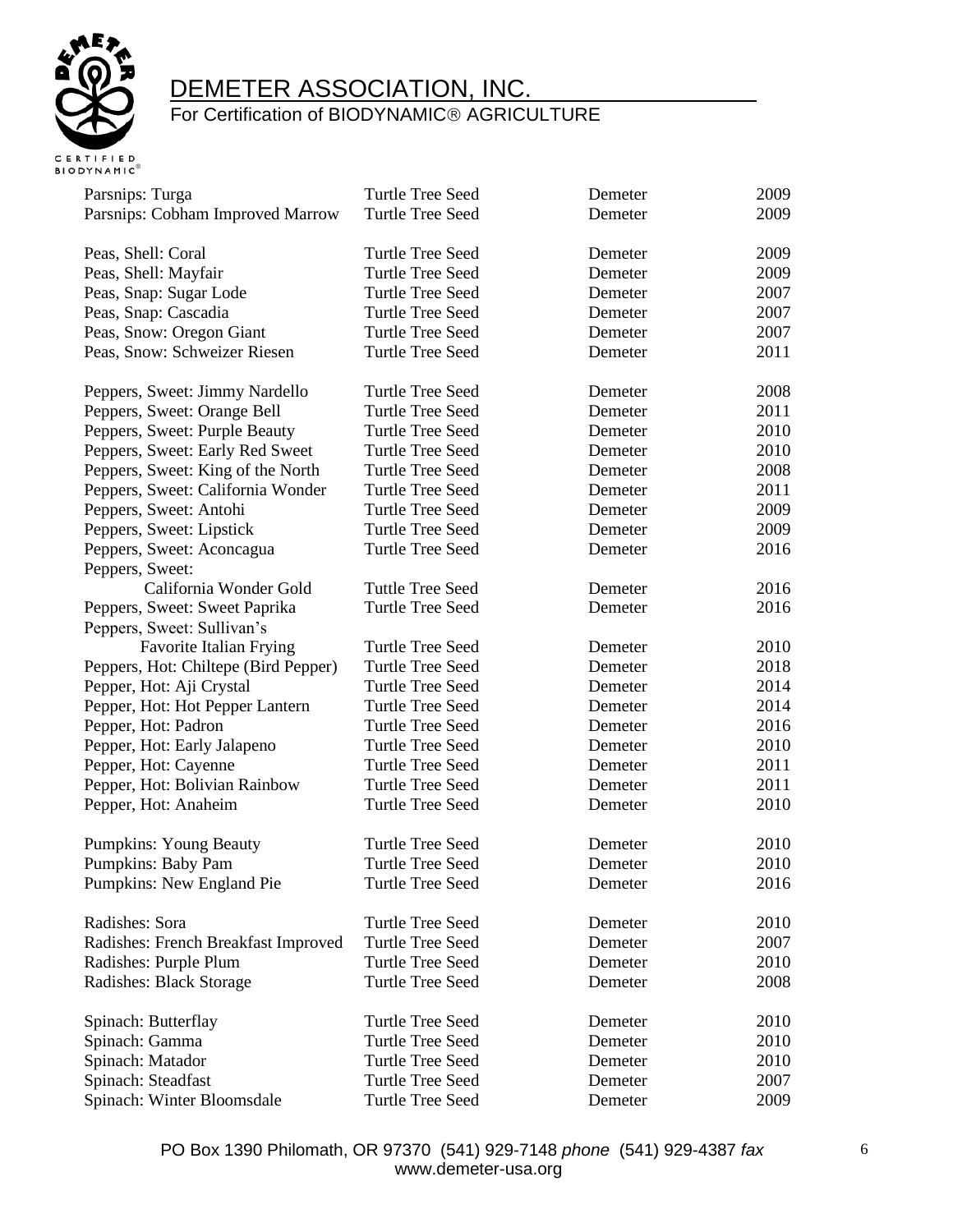

| Squash, Summer: Raphael's Gold<br>Squash, Summer: Langenaria | <b>Turtle Tree Seed</b> | Demeter | 2018 |
|--------------------------------------------------------------|-------------------------|---------|------|
| Cucuzzi Edible Gourd                                         | <b>Turtle Tree Seed</b> | Demeter | 2014 |
| Squash, Summer: Success PM                                   | <b>Turtle Tree Seed</b> | Demeter | 2016 |
| Squash, Summer: Verde                                        |                         |         |      |
| Chiaro D'Italia                                              | Turtle Tree Seed        | Demeter | 2010 |
|                                                              | <b>Turtle Tree Seed</b> |         | 2016 |
| Squash, Summer: Yellow Crookneck                             |                         | Demeter |      |
| Squash, Summer: Zucchini                                     |                         |         |      |
| Mutabile Dark Green                                          | <b>Turtle Tree Seed</b> | Demeter | 2010 |
| Squash, Summer: Zucchini Dark Green Turtle Tree Seed         |                         | Demeter | 2010 |
| Squash, Summer: Zucchini                                     |                         |         |      |
| Costata Romanesca                                            | <b>Turtle Tree Seed</b> | Demeter | 2010 |
| Squash, Summer: Zucchini                                     |                         |         |      |
| Ronde De Nice                                                | Turtle Tree Seed        | Demeter | 2010 |
| Squash, Winter: Honeynut                                     | Turtle Tree Seed        | Demeter | 2016 |
| Squash, Winter: Long Island Cheese                           | Turtle Tree Seed        | Demeter | 2014 |
| Squash, Winter: Musque De Provence                           |                         |         |      |
| Fairytail Pumpkin                                            | <b>Turtle Tree Seed</b> | Demeter | 2016 |
| Squash, Winter: Tromboncino                                  | <b>Turtle Tree Seed</b> | Demeter | 2014 |
| Squash, Winter: Delicata                                     | <b>Turtle Tree Seed</b> | Demeter | 2010 |
| Squash, Winter: Buttercup                                    | Turtle Tree Seed        | Demeter | 2010 |
| Squash, Winter: Black Forest Kabocha                         | Turtle Tree Seed        | Demeter | 2010 |
| Squash, Winter: Kindred                                      |                         |         |      |
| Orange Buttercup                                             | <b>Turtle Tree Seed</b> | Demeter | 2010 |
| Squash, Winter: Red Kuri                                     | <b>Turtle Tree Seed</b> | Demeter | 2008 |
| Squash, Winter: Hidatsa                                      | <b>Turtle Tree Seed</b> | Demeter | 2010 |
| Squash, Winter: Butternut                                    | <b>Turtle Tree Seed</b> | Demeter | 2010 |
|                                                              |                         |         |      |
| Swiss Chard: Glatter Silber                                  | <b>Turtle Tree Seed</b> | Demeter | 2010 |
| <b>Swiss Chard: Rainbow</b>                                  | <b>Turtle Tree Seed</b> | Demeter | 2010 |
| Tomato, Earliest:                                            |                         |         |      |
| Earlirouge                                                   | Turtle Tree Seed        | Demeter | 2020 |
| Sasha's Altai                                                | <b>Turtle Tree Seed</b> | Demeter | 2020 |
| Sweet'N'Bright                                               | Turtle Tree Seed        | Demeter | 2016 |
| Stupice                                                      | <b>Turtle Tree Seed</b> | Demeter | 2010 |
| Glacier                                                      | Turtle Tree Seed        | Demeter | 2010 |
|                                                              |                         |         |      |
| Tomato, Red and Pink Slicing:                                |                         |         |      |
| Aunt Zabeth's                                                |                         |         |      |
| Belgian Beefsteak                                            | Turtle Tree Seed        | Demeter | 2020 |
| Robin's Red                                                  | <b>Turtle Tree Seed</b> | Demeter | 2020 |
| Quinte                                                       | <b>Turtle Tree Seed</b> | Demeter | 2020 |
| <b>Berner Rose</b>                                           | Turtle Tree Seed        | Demeter | 2016 |
| Moskvich                                                     | <b>Turtle Tree Seed</b> | Demeter | 2010 |
| Landis                                                       | <b>Turtle Tree Seed</b> | Demeter | 2008 |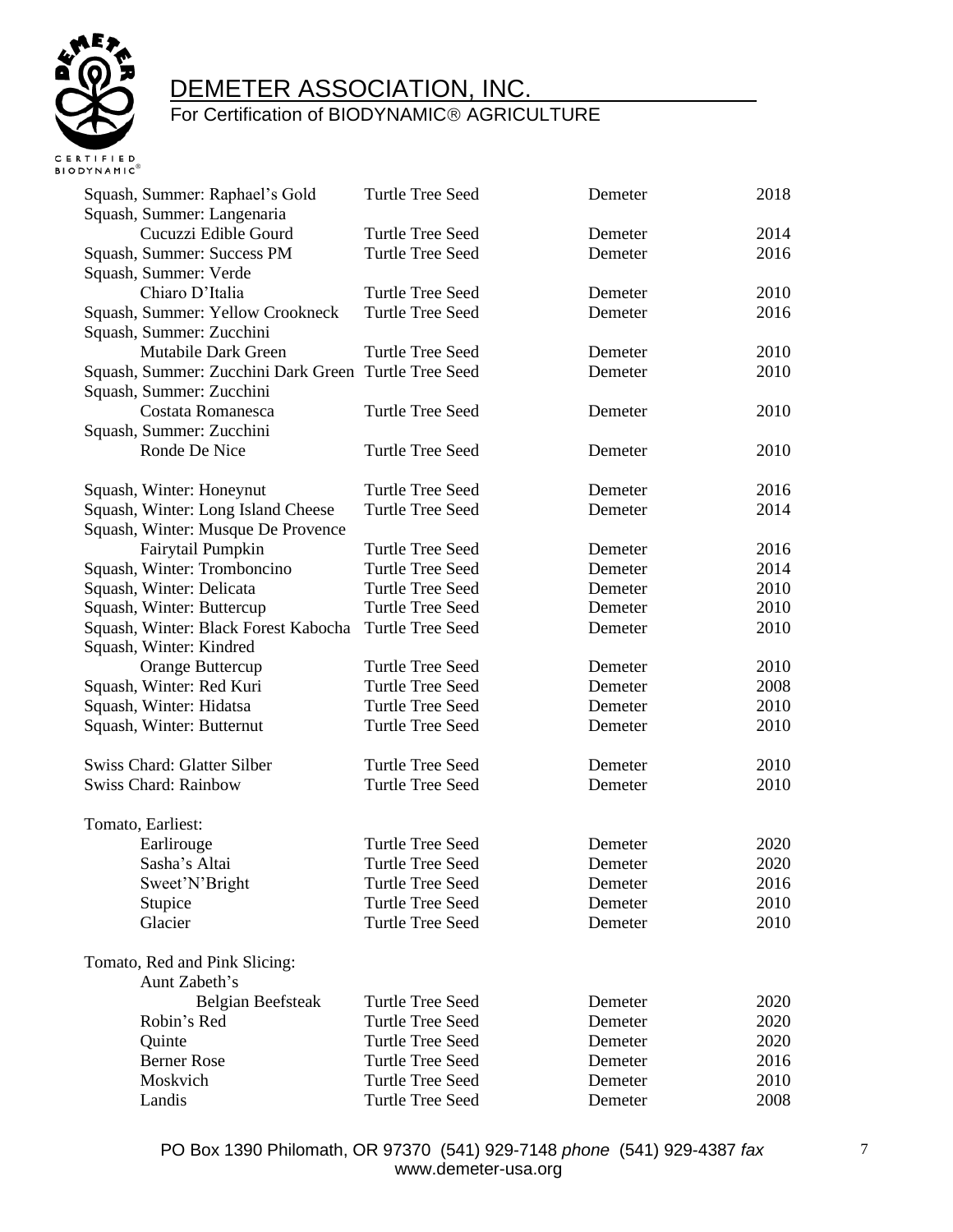

| <b>Cosmonaut Volkov</b>         | Turtle Tree Seed        | Demeter | 2010 |
|---------------------------------|-------------------------|---------|------|
| Super Lakota                    | Turtle Tree Seed        | Demeter | 2011 |
| Ruth's Perfect                  | Turtle Tree Seed        | Demeter | 2009 |
| Brandywine                      | Turtle Tree Seed        | Demeter | 2010 |
| Fireworks                       | Turtle Tree Seed        | Demeter | 2010 |
| Tomato, Non-Red Slicing:        |                         |         |      |
| German Green                    | Turtle Tree Seed        | Demeter | 2010 |
| <b>Striped German</b>           | Turtle Tree Seed        | Demeter | 2016 |
| Indigo Apple                    | Turtle Tree Seed        | Demeter | 2016 |
| Golden Delight                  | Turtle Tree Seed        | Demeter | 2010 |
| Kimberton Hills Yellow          | Turtle Tree Seed        | Demeter | 2010 |
| Persimmon                       | Turtle Tree Seed        | Demeter | 2009 |
| <b>Black Krim</b>               | <b>Turtle Tree Seed</b> | Demeter | 2010 |
| <b>Black Prince</b>             | Turtle Tree Seed        | Demeter | 2009 |
| <b>Ananas Noire</b>             | <b>Turtle Tree Seed</b> | Demeter | 2009 |
| Djena Lee's Golden Girl         | Turtle Tree Seed        | Demeter | 2011 |
| Green Zebra                     | Turtle Tree Seed        | Demeter | 2010 |
| Tigerella                       | Turtle Tree Seed        | Demeter | 2018 |
| Tomato, Paste:                  |                         |         |      |
| Hungarian Italian               | Turtle Tree Seed        | Demeter | 2018 |
| <b>Black Plum</b>               | Turtle Tree Seed        | Demeter | 2018 |
| Roma                            | Turtle Tree Seed        | Demeter | 2018 |
| Corne De Bouc                   | Turtle Tree Seed        | Demeter | 2010 |
| Myona                           | Turtle Tree Seed        | Demeter | 2010 |
| San Marzano                     | Turtle Tree Seed        | Demeter | 2009 |
| Tomato, Cherry:                 |                         |         |      |
| California Sunshine             | Turtle Tree Seed        | Demeter | 2018 |
| <b>Blush</b>                    | Turtle Tree Seed        | Demeter | 2018 |
| Lucky Tiger                     | Turtle Tree Seed        | Demeter | 2018 |
| Purple Bumblebee                | Turtle Tree Seed        | Demeter | 2018 |
| Principle Borghese              | <b>Turtle Tree Seed</b> | Demeter | 2011 |
| Matt's Wild                     | <b>Turtle Tree Seed</b> | Demeter | 2008 |
| Chadwick's                      | Turtle Tree Seed        | Demeter | 2010 |
| Snow White                      | <b>Turtle Tree Seed</b> | Demeter | 2010 |
| <b>Black Cherry</b>             | <b>Turtle Tree Seed</b> | Demeter | 2008 |
| Tomato, Unique:                 |                         |         |      |
| <b>Blue Gold</b>                | <b>Turtle Tree Seed</b> | Demeter | 2018 |
| Oxheart                         | <b>Turtle Tree Seed</b> | Demeter | 2014 |
| <b>Canadian Stuffing Tomato</b> | <b>Turtle Tree Seed</b> | Demeter | 2010 |
| <b>Wapsipinicon Peach</b>       | <b>Turtle Tree Seed</b> | Demeter | 2009 |
| Tomatillo: Schoenbrunn          |                         |         |      |
| Gold Physalis                   | <b>Turtle Tree Seed</b> | Demeter | 2016 |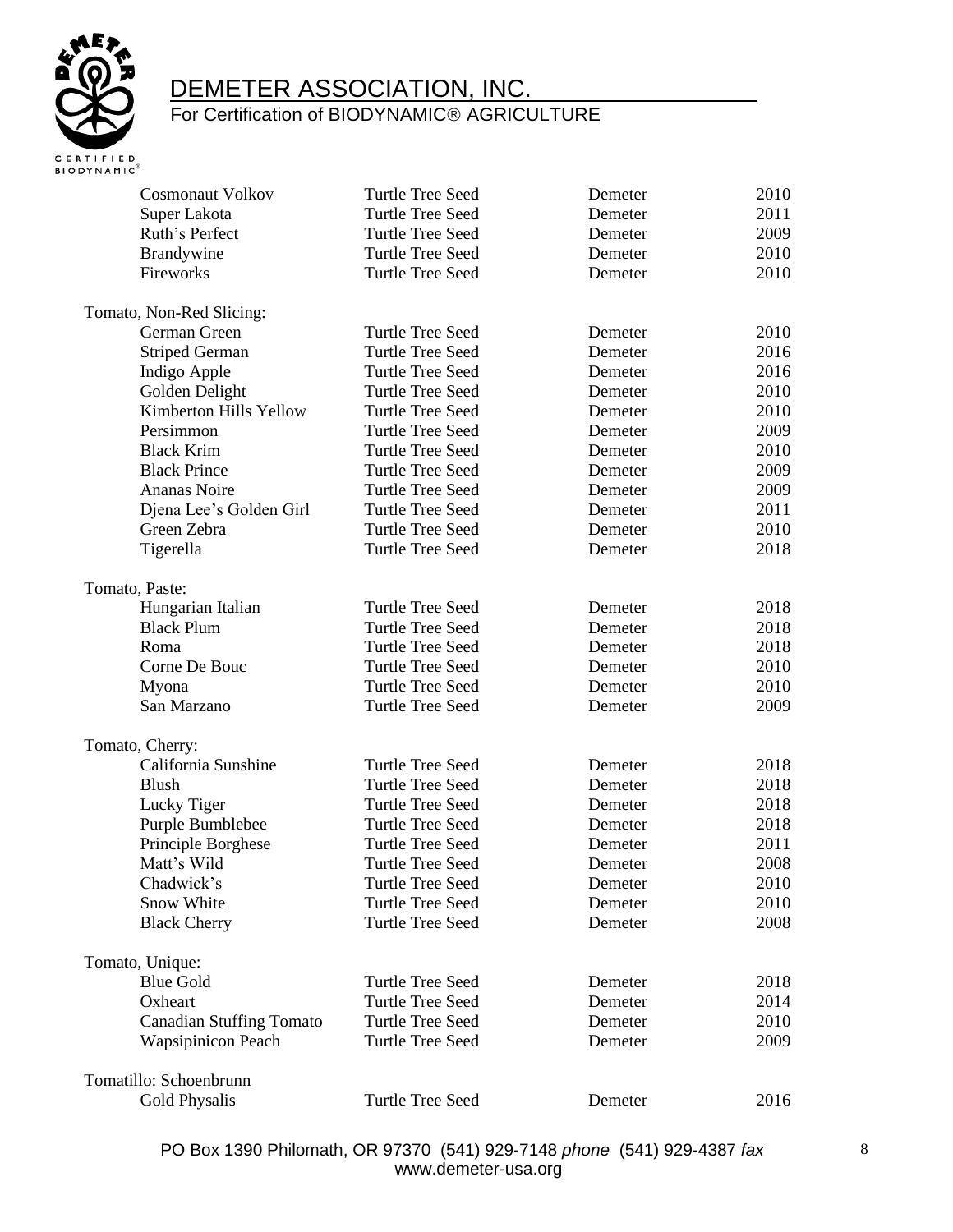

| Ground Cherry: Cossack Pineapple   | <b>Turtle Tree Seed</b> | Demeter | 2014 |
|------------------------------------|-------------------------|---------|------|
| Tomatillo: Purple                  | <b>Turtle Tree Seed</b> | Demeter | 2016 |
|                                    |                         |         |      |
| Turnips: Eastham Turnip            | <b>Turtle Tree Seed</b> | Demeter | 2016 |
| Turnips: Rutabaga                  | <b>Turtle Tree Seed</b> | Demeter | 2011 |
| Turnip: Zuercher                   | <b>Turtle Tree Seed</b> | Demeter | 2016 |
| Turnip: Golden Ball Turnip         | <b>Turtle Tree Seed</b> | Demeter | 2020 |
|                                    |                         |         |      |
| Rutabaga: Joan                     | <b>Turtle Tree Seed</b> | Demeter | 2020 |
| Rutabaga: Nadmorska                | <b>Turtle Tree Seed</b> | Demeter | 2020 |
|                                    |                         |         |      |
| Watermelons: Ali Baba              | <b>Turtle Tree Seed</b> | Demeter | 2016 |
| Watermelons: Blacktail Mountain    | <b>Turtle Tree Seed</b> | Demeter | 2011 |
| <b>Watermelons: Moon and Stars</b> |                         |         |      |
| Cherokee                           | Turtle Tree Seed        | Demeter | 2011 |
| <b>Watermelons: Sugar Baby</b>     | <b>Turtle Tree Seed</b> | Demeter | 2009 |
| <b>Watermelons: Crimson Sweet</b>  | <b>Turtle Tree Seed</b> | Demeter | 2010 |
| <b>Watermelons: Early Moonbeam</b> | Turtle Tree Seed        | Demeter | 2009 |
|                                    |                         |         |      |
| Herbs:                             |                         |         |      |
| Anise Hyssop                       | <b>Turtle Tree Seed</b> | Demeter | 2011 |
| Basil                              | <b>Turtle Tree Seed</b> | Demeter | 2009 |
| Basil, Holy                        | <b>Turtle Tree Seed</b> | Demeter | 2016 |
| Basil, Lemon                       | <b>Turtle Tree Seed</b> | Demeter | 2010 |
| Basil, Red Leafed                  | <b>Turtle Tree Seed</b> | Demeter | 2010 |
| Bergamot, Lemon                    | <b>Turtle Tree Seed</b> | Demeter | 2010 |
| Borage                             | Turtle Tree Seed        | Demeter | 2011 |
| Calendula                          | <b>Turtle Tree Seed</b> | Demeter | 2016 |
| Chamomile, German                  | <b>Turtle Tree Seed</b> | Demeter | 2010 |
| Chives                             | <b>Turtle Tree Seed</b> | Demeter | 2010 |
| Clary Sage                         | <b>Turtle Tree Seed</b> | Demeter | 2011 |
| Coriander and Cilantro             | <b>Turtle Tree Seed</b> | Demeter | 2008 |
| Dandelion                          | <b>Turtle Tree Seed</b> | Demeter | 2008 |
| Dill                               | <b>Turtle Tree Seed</b> | Demeter | 2008 |
| Echinacea Purpurea                 | <b>Turtle Tree Seed</b> | Demeter | 2008 |
| Feverfew                           | Turtle Tree Seed        | Demeter | 2010 |
| Lavender                           | Turtle Tree Seed        | Demeter | 2010 |
| Lemon Balm                         | Turtle Tree Seed        | Demeter | 2008 |
| Mallow, Mauritanian                | <b>Turtle Tree Seed</b> | Demeter | 2011 |
| Marjoram, Sweet                    | <b>Turtle Tree Seed</b> | Demeter | 2010 |
| Mullein From France                | <b>Turtle Tree Seed</b> | Demeter | 2010 |
| Milk Thistle                       | <b>Turtle Tree Seed</b> | Demeter | 2011 |
| Nettle, Stinging                   | Turtle Tree Seed        | Demeter | 2010 |
| Sage                               | Turtle Tree Seed        | Demeter | 2010 |
| Savory, Summer                     | <b>Turtle Tree Seed</b> | Demeter | 2010 |
| Spilanthis                         | <b>Turtle Tree Seed</b> | Demeter | 2018 |
| Thyme                              | Turtle Tree Seed        | Demeter | 2010 |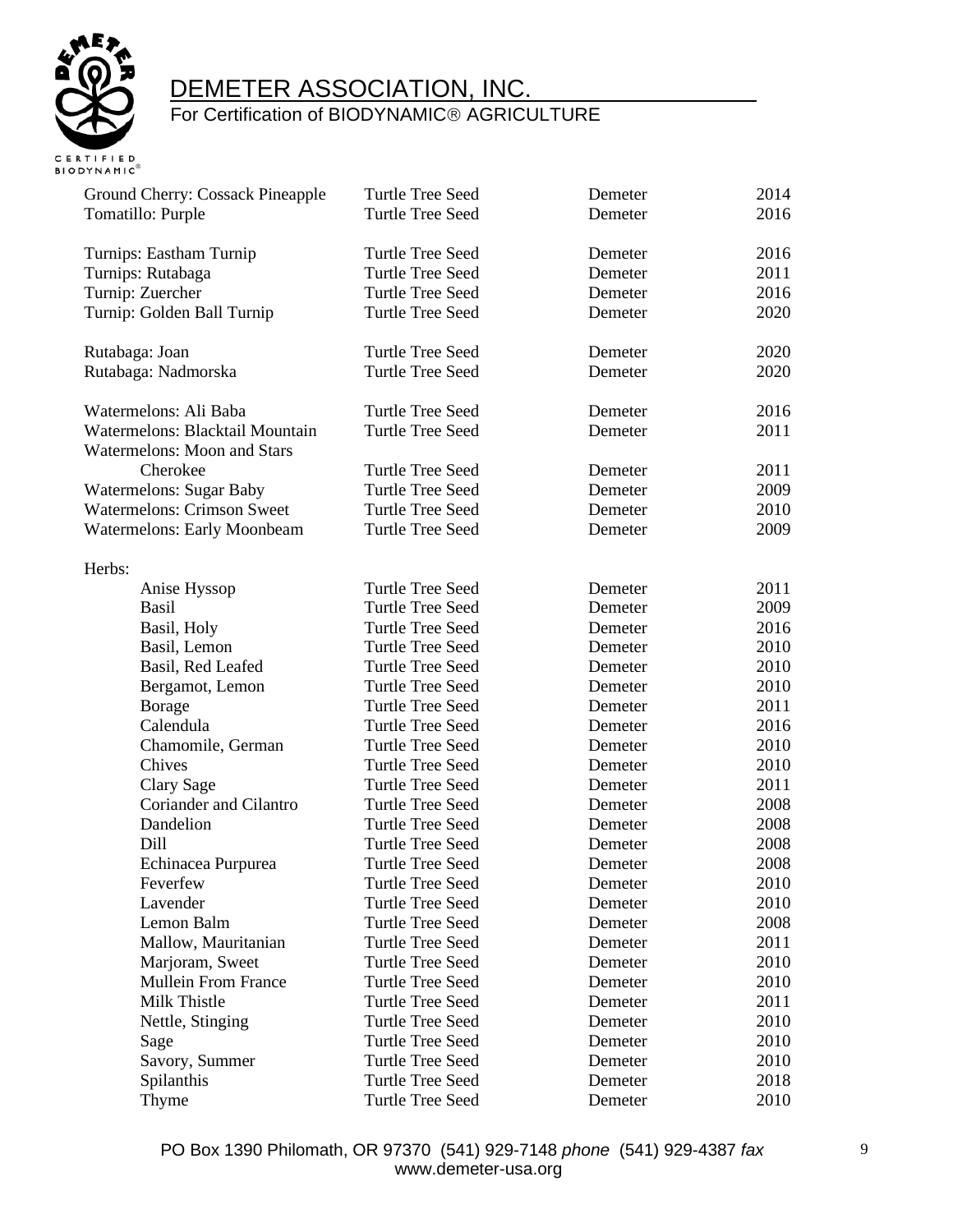

|          | Tobacco, Hopi                                  | <b>Turtle Tree Seed</b> | Demeter | 2016 |
|----------|------------------------------------------------|-------------------------|---------|------|
|          | Valerian                                       | <b>Turtle Tree Seed</b> | Demeter | 2008 |
|          | Yarrow                                         | <b>Turtle Tree Seed</b> | Demeter | 2010 |
| Flowers: |                                                |                         |         |      |
|          | Ageratum, Blue Mink                            | <b>Turtle Tree Seed</b> | Demeter | 2010 |
|          | Alyssum, White                                 | <b>Turtle Tree Seed</b> | Demeter | 2010 |
|          | Amaranth, Burgundy                             | <b>Turtle Tree Seed</b> | Demeter | 2016 |
|          | Aster, China Double Mix                        | <b>Turtle Tree Seed</b> | Demeter | 2016 |
|          | Aster, Diane's Pink                            | <b>Turtle Tree Seed</b> | Demeter | 2010 |
|          | <b>Bachelor's Buttons</b>                      |                         |         |      |
|          | Courtin' Bouquet                               | <b>Turtle Tree Seed</b> | Demeter | 2016 |
|          | <b>Bachelors Buttons, Blue</b>                 | Turtle Tree Seed        | Demeter | 2010 |
|          | Bachelors Buttons, Red                         | <b>Turtle Tree Seed</b> | Demeter | 2008 |
|          | Calendula, Orange                              | Turtle Tree Seed        | Demeter | 2016 |
|          | Calendula, Remembrance Mix                     | Turtle Tree Seed        | Demeter | 2016 |
|          | Calliopsis                                     | <b>Turtle Tree Seed</b> | Demeter | 2010 |
|          | Cleome                                         | <b>Turtle Tree Seed</b> | Demeter | 2011 |
|          | <b>Scarlet Cockscomb</b>                       | <b>Turtle Tree Seed</b> | Demeter | 2016 |
|          | Cockscomb Blazing Sunset Mix Turtle Tree Seed  |                         | Demeter | 2018 |
|          | Coreopsis                                      | Turtle Tree Seed        | Demeter | 2008 |
|          | Cosmos, Orange, Bright Lights Turtle Tree Seed |                         | Demeter | 2018 |
|          | Cosmos, Sensations Mix                         | <b>Turtle Tree Seed</b> | Demeter | 2010 |
|          | Dahlia Mix                                     | Turtle Tree Seed        | Demeter | 2010 |
|          | Echinacea Purpurea                             | <b>Turtle Tree Seed</b> | Demeter | 2016 |
|          | Flax, Omega Blue                               | <b>Turtle Tree Seed</b> | Demeter | 2016 |
|          | Flax, Perennial Blue                           | <b>Turtle Tree Seed</b> | Demeter | 2010 |
|          | Four O' Clocks                                 | <b>Turtle Tree Seed</b> | Demeter | 2010 |
|          | Foxglove, Purple                               | <b>Turtle Tree Seed</b> | Demeter | 2016 |
|          | Foxglove, Yellow                               | <b>Turtle Tree Seed</b> | Demeter | 2010 |
|          | Gold'N'Red Rudbeckia                           | Turtle Tree Seed        | Demeter | 2016 |
|          | Helichrysum (Strawflower)                      | <b>Turtle Tree Seed</b> | Demeter | 2010 |
|          | Hibiscus Manihot                               | <b>Turtle Tree Seed</b> | Demeter | 2011 |
|          | Larkspur, Blue Spire                           | <b>Turtle Tree Seed</b> | Demeter | 2010 |
|          | Love-In-A-Mist                                 | <b>Turtle Tree Seed</b> | Demeter | 2009 |
|          | Lupine Mix                                     | <b>Turtle Tree Seed</b> | Demeter | 2018 |
|          | Mallow, Mauritanian                            | <b>Turtle Tree Seed</b> | Demeter | 2016 |
|          | Marigold, Pesche's Gold                        | <b>Turtle Tree Seed</b> | Demeter | 2020 |
|          | Marigold, African                              | <b>Turtle Tree Seed</b> | Demeter | 2010 |
|          | Marigold, Gem Mix                              | <b>Turtle Tree Seed</b> | Demeter | 2010 |
|          | <b>Morning Glory</b>                           | Turtle Tree Seed        | Demeter | 2010 |
|          | <b>Mullein From France</b>                     | <b>Turtle Tree Seed</b> | Demeter | 2016 |
|          | Nasturtium                                     | <b>Turtle Tree Seed</b> | Demeter | 2014 |
|          | Nicotiana, White                               | <b>Turtle Tree Seed</b> | Demeter | 2011 |
|          | Petunia, Perseverance                          | <b>Turtle Tree Seed</b> | Demeter | 2010 |
|          | Phacelia                                       | <b>Turtle Tree Seed</b> | Demeter | 2010 |
|          | Poppy, Jocelyn                                 | Turtle Tree Seed        | Demeter | 2010 |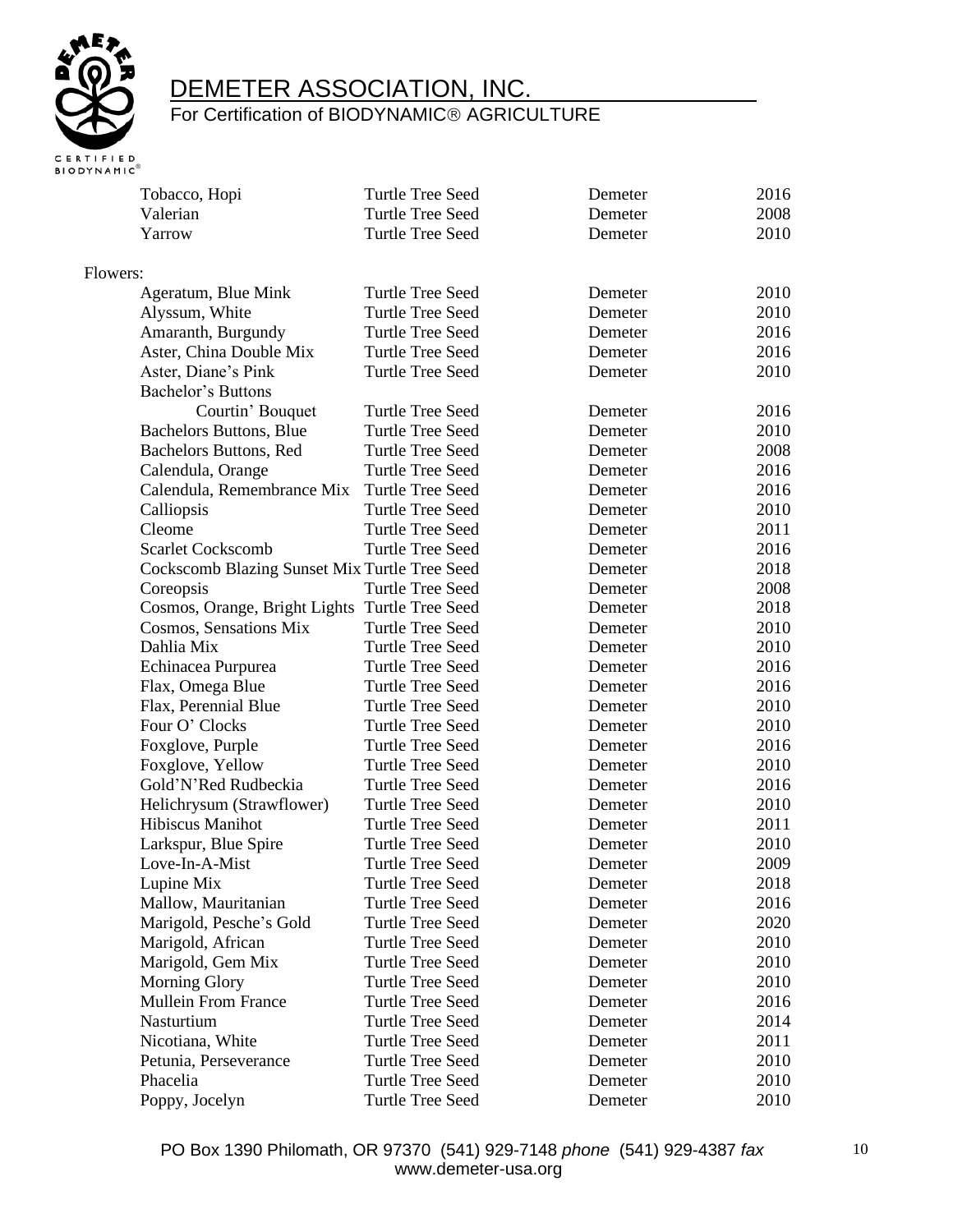

| Portulaca, Party             | <b>Turtle Tree Seed</b> | Demeter | 2010 |
|------------------------------|-------------------------|---------|------|
| Purple Hyacinth Bean         | <b>Turtle Tree Seed</b> | Demeter | 2016 |
| Purpletop Vervain            | <b>Turtle Tree Seed</b> | Demeter | 2016 |
| Rudbeckia (Black-Eyed Susan) | Turtle Tree Seed        | Demeter | 2014 |
| Salpiglossis                 | Turtle Tree Seed        | Demeter | 2009 |
| Snapdragon Panorama Mix      | <b>Turtle Tree Seed</b> | Demeter | 2009 |
| Sweet Pea, Edelwicke         | Turtle Tree Seed        | Demeter | 2011 |
| <b>Sweet William</b>         | Turtle Tree Seed        | Demeter | 2009 |
| Tithonia                     | Turtle Tree Seed        | Demeter | 2010 |
| Tobacco, Flowering           | <b>Turtle Tree Seed</b> | Demeter | 2010 |
| Zinnia, Aztec Sunset         | <b>Turtle Tree Seed</b> | Demeter | 2018 |
| Zinnia, Red Peruvian         | Turtle Tree Seed        | Demeter | 2010 |
| Zinnia, Golden Bush Mix      | <b>Turtle Tree Seed</b> | Demeter | 2016 |
| Zinnia, State Fair Mix       | Turtle Tree Seed        | Demeter | 2008 |
| Zinnia, Purple Dahlia        | Turtle Tree Seed        | Demeter | 2008 |
| Sunflower, Standfast         | Turtle Tree Seed        | Demeter | 2016 |
| Sunflower, Abendsonne        | <b>Turtle Tree Seed</b> | Demeter | 2007 |
| Sunflower, Peredovik         | <b>Turtle Tree Seed</b> | Demeter | 2016 |
| Sunflower,                   |                         |         |      |
| Raphael Garden Mix           | Turtle Tree Seed        | Demeter | 2010 |
| Sunflower, Tarahumara        | Turtle Tree Seed        | Demeter | 2008 |
| Sunflower, Giganteus         | <b>Turtle Tree Seed</b> | Demeter | 2018 |
| Farm, Grain & Cover Crops:   |                         |         |      |
| Oberkulmer Spelt             | <b>Turtle Tree Seed</b> | Demeter | 2020 |
| Amaranth, Burgundy           | <b>Turtle Tree Seed</b> | Demeter | 2010 |
| <b>Broom Corn</b>            | Turtle Tree Seed        | Demeter | 2011 |
| Flax, Omega Blue             | Turtle Tree Seed        | Demeter | 2010 |
| Fodder Beet,                 |                         |         |      |
| Mammoth Long Red Mangel      | <b>Turtle Tree Seed</b> | Demeter | 2010 |
| Marigold, Nematocidal        | <b>Turtle Tree Seed</b> | Demeter | 2010 |
| Phacelia                     | <b>Turtle Tree Seed</b> | Demeter | 2010 |
| Rye, Winter                  | Turtle Tree Seed        | Demeter | 2009 |
| Oats, Leonard                | <b>Turtle Tree Seed</b> | Demeter | 2016 |
| <b>Barley Conlon 2-Row</b>   | Turtle Tree Seed        | Demeter | 2020 |
| Barley, Robust               | <b>Turtle Tree Seed</b> | Demeter | 2016 |
| Sunflower, Peredovik         | <b>Turtle Tree Seed</b> | Demeter | 2008 |
| Vetch, Hairy                 | <b>Turtle Tree Seed</b> | Demeter | 2016 |
| Wheat, Hard Red Winter       | <b>Turtle Tree Seed</b> | Demeter | 2010 |